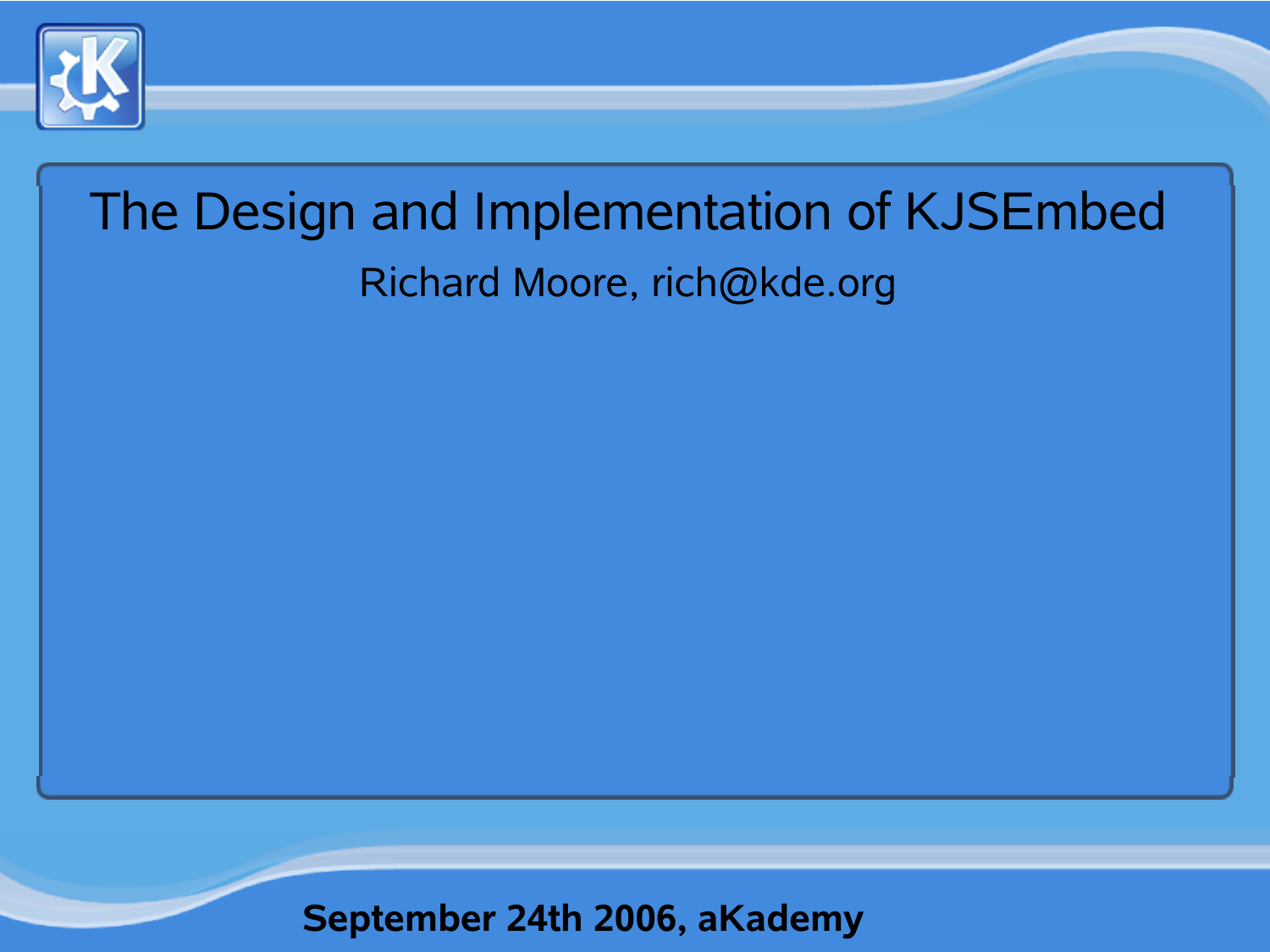

- KJSEmbed is a light-weight wrapper around KJS
- Available for KDE 3 for a long time
- Some parts are moving into kdelibs for KDE 4
- Allows applications to easily embed KJS
- Allows creation of simple applications
- Not a full binding to the KDE APIs
- Aim is to be simple and lightweight rather than complete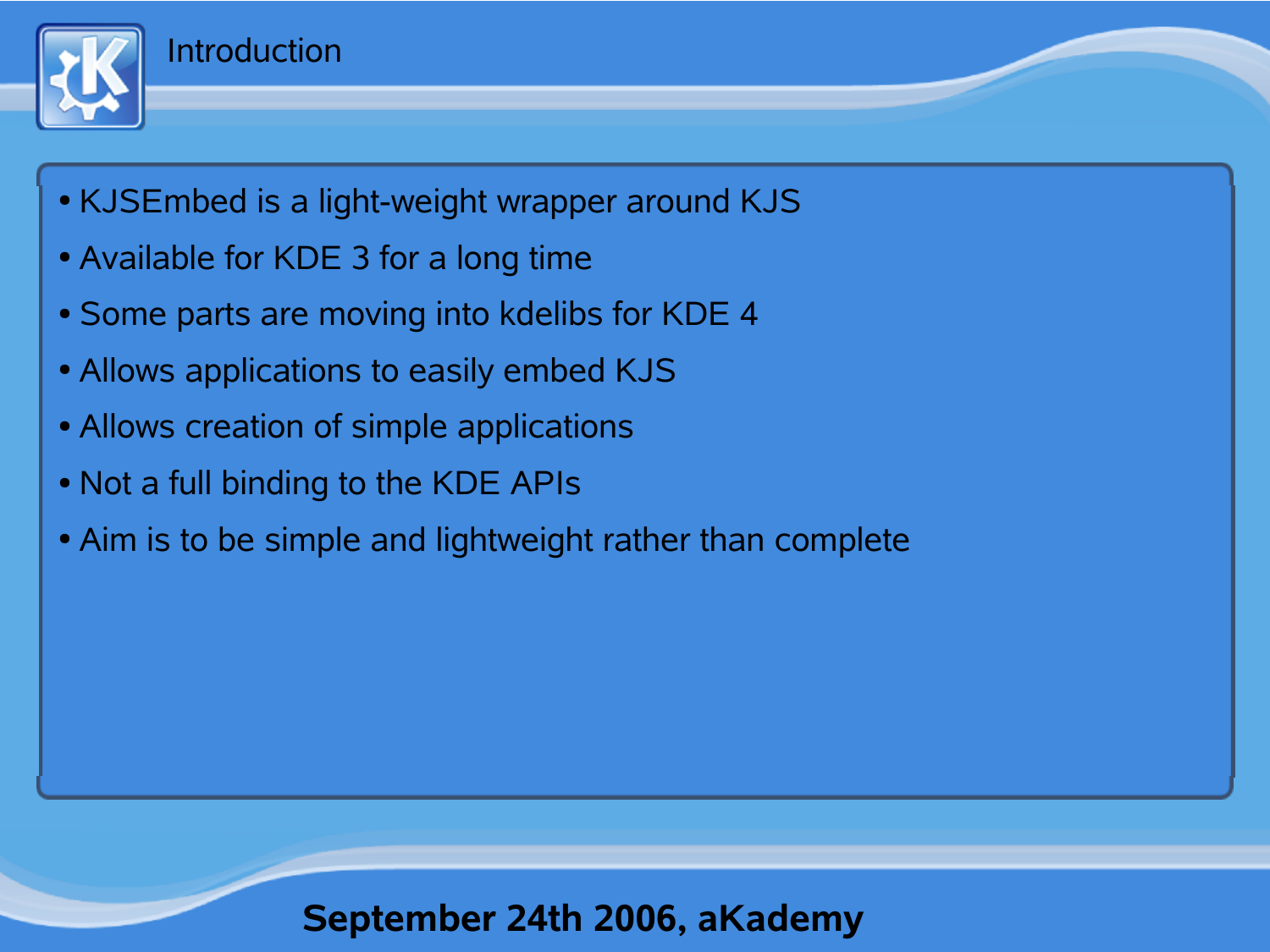

- Early binding systems were manual (XSUB for perl)
- Tools like SWIG were created that automated this
- These tools were good at binding C
- These first generation tools had little or no support for C++
- Can't override virtual methods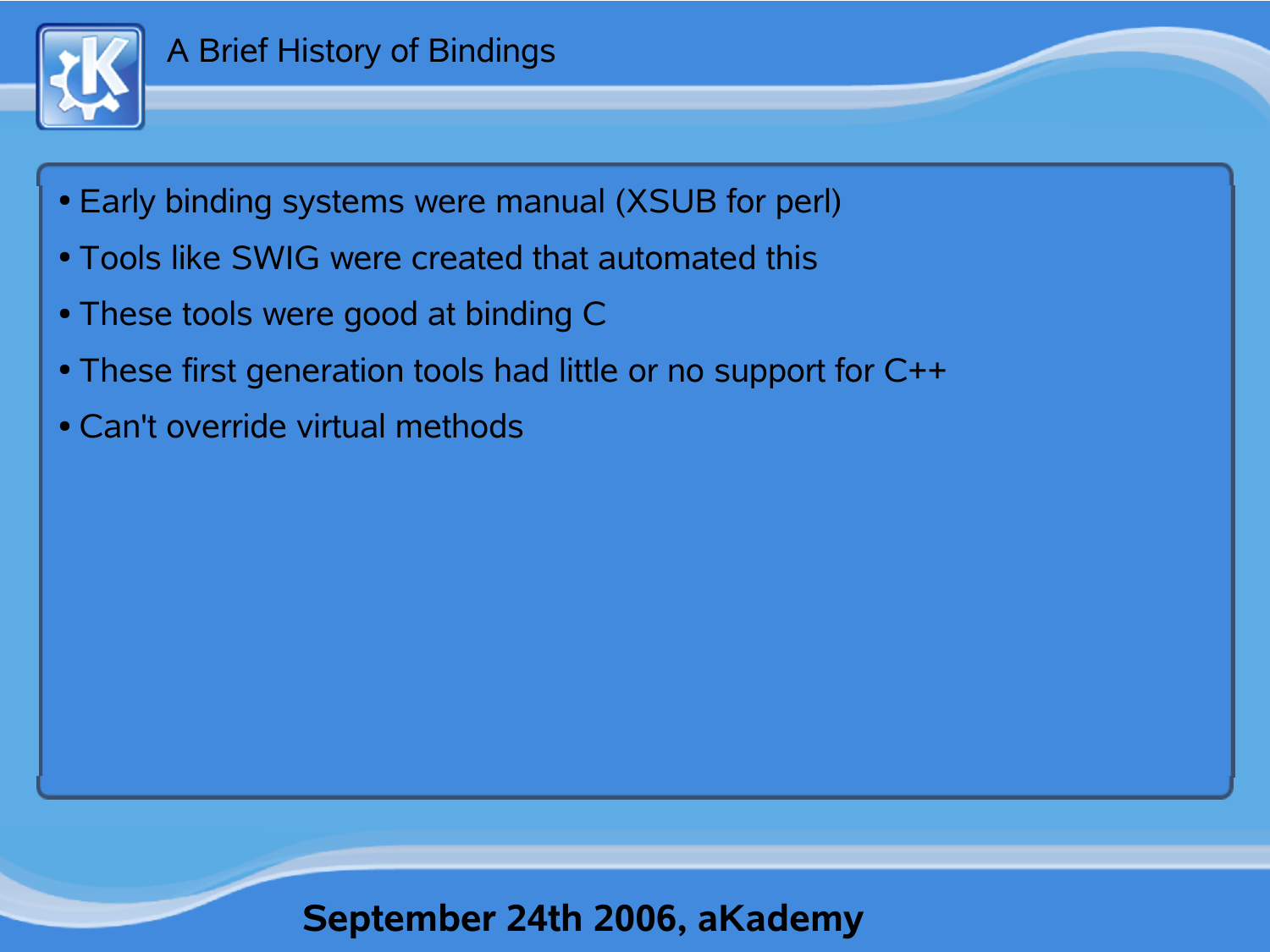

- A second generation of bindings tools designed for C++
- SIP (python)
- Smoke (language independent)
- Designed for  $C++$  (and Qt) from ground up
- Create a subclass of each wrapped class
- Support for reimplementing virtual methods
- Support for signals and slots
- Support for inheritance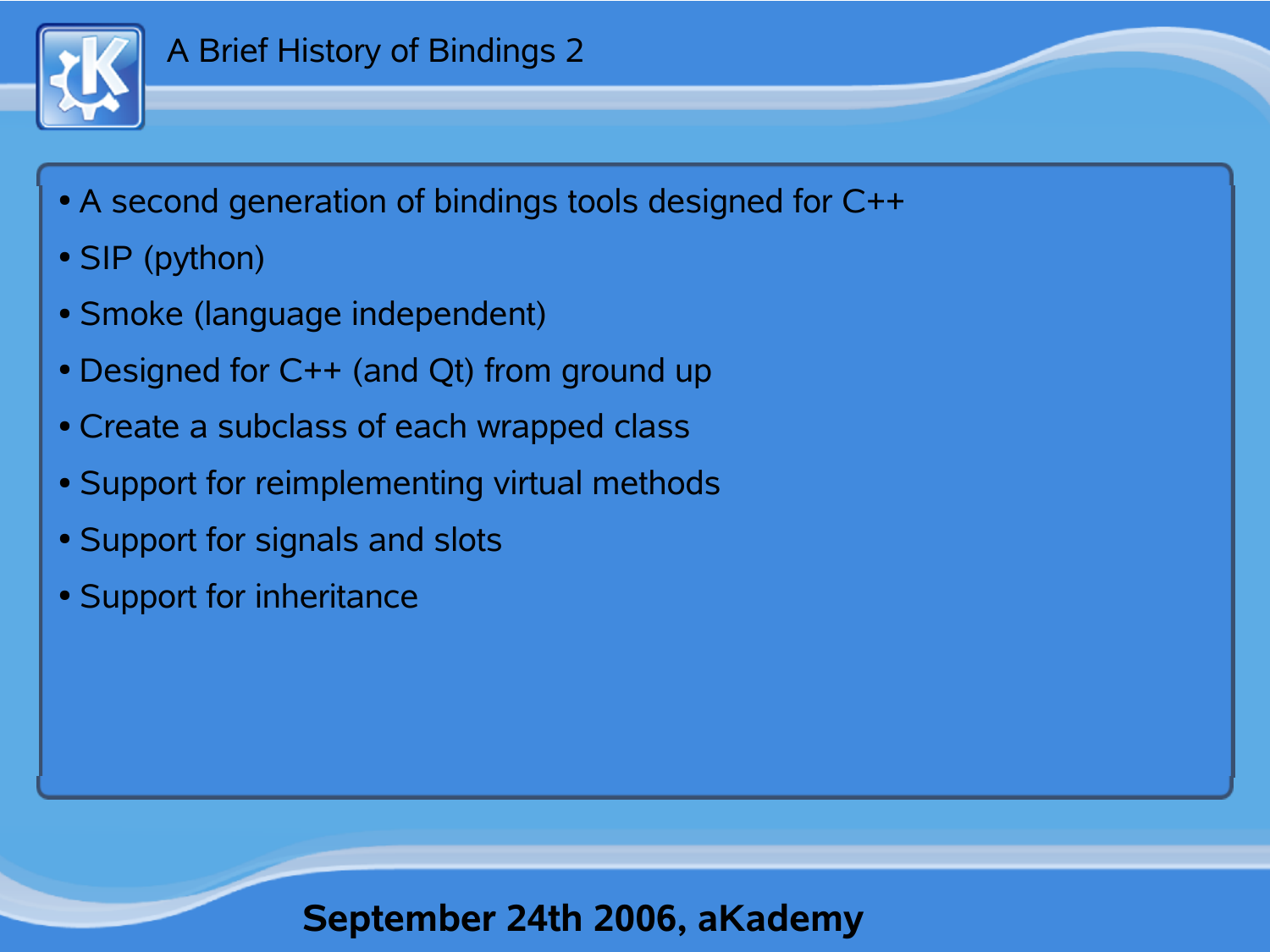

- Falls somewhere between generations
- Intended only for scripting applications
- Not a full binding for C++ libraries
- Relies heavily on Qt features, not a general C++ solution
- Does not create a subclass of wrapped widgets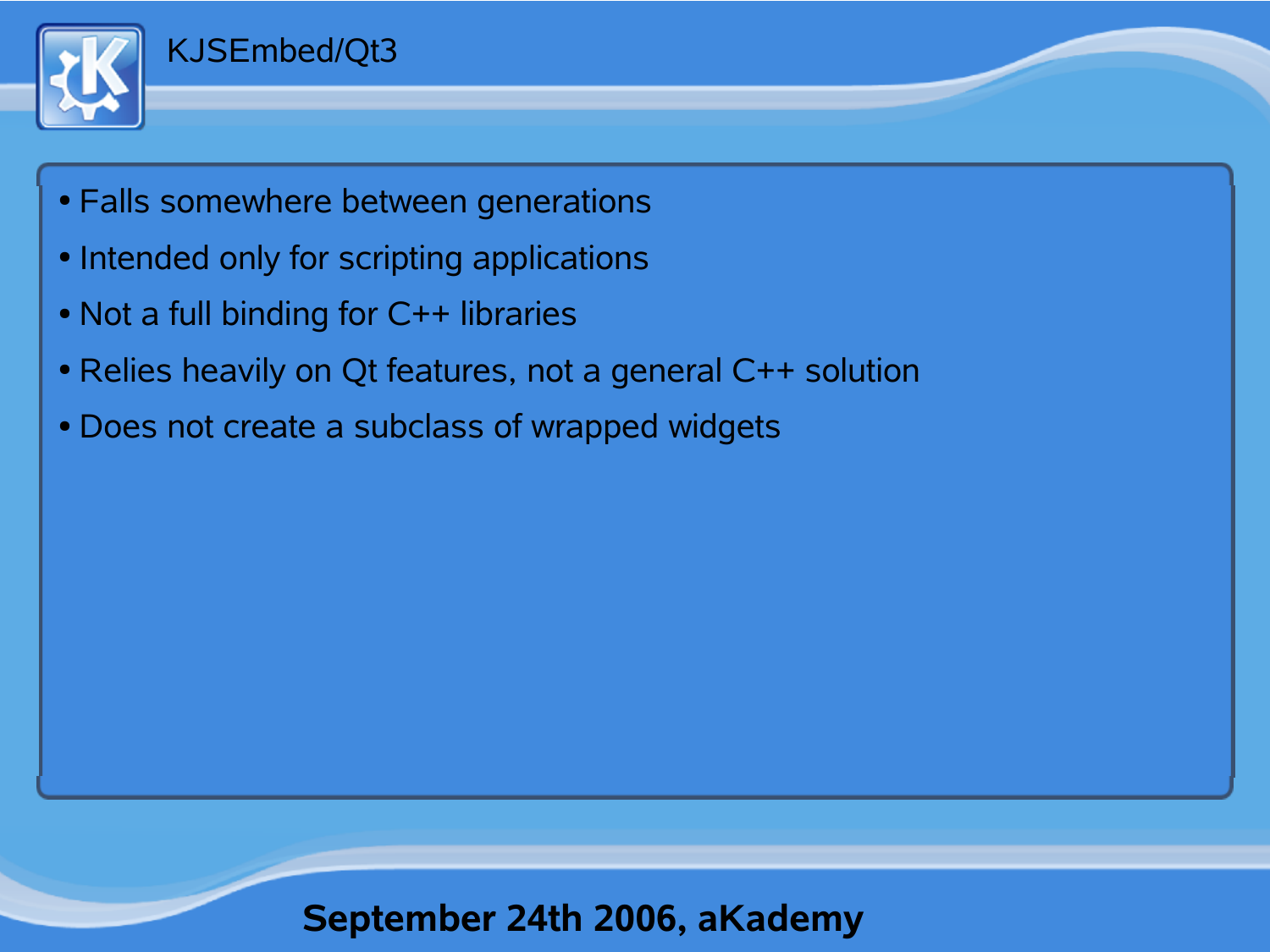

#### KJSEmbed/Qt3 Features

- Full access to all properties defined by any QObject
- Access enums defined by QObjects
- Call any slot
- Access slot return values (yes, slots can have return values)
- Connect signals to javascript methods
- Reimplement event handlers from javascript
- Understands inheritance so you can access bindings of the baseclass
- Support for loading UI files from designer
- Support for loading KParts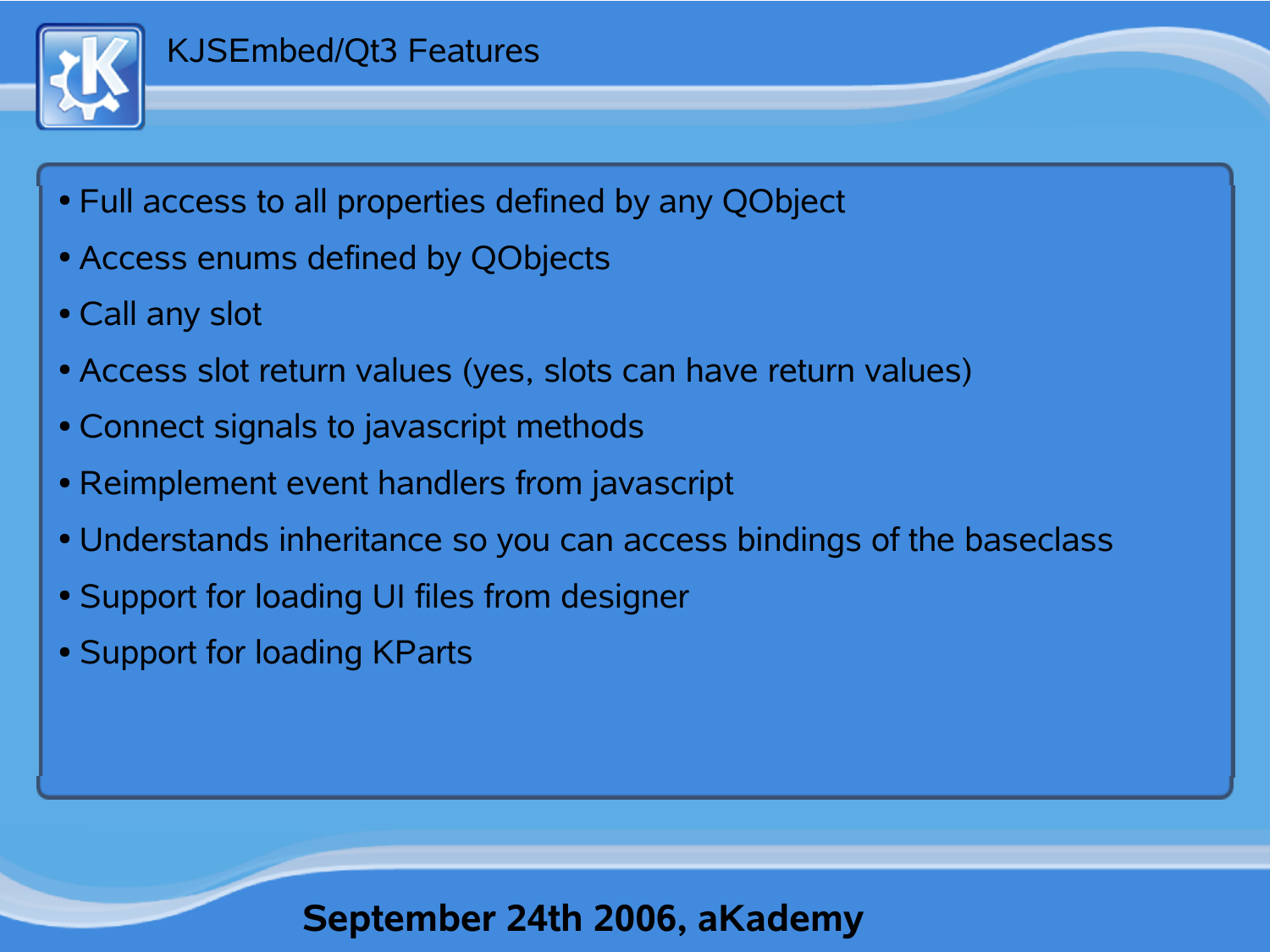

#### KJSEmbed/Qt3 Features

- All of the above you get free with any QObject, no binding effort required
- If you use Q PROPERTY, Q ENUMS and slots this is all free
- Also supports custom bindings for methods that are not slots
- Provides custom bindings for common non-QObjects
- Tool to generate custom bindings
- Many example scripts from a basic calculator to a basic browser
- Lots of reference documentation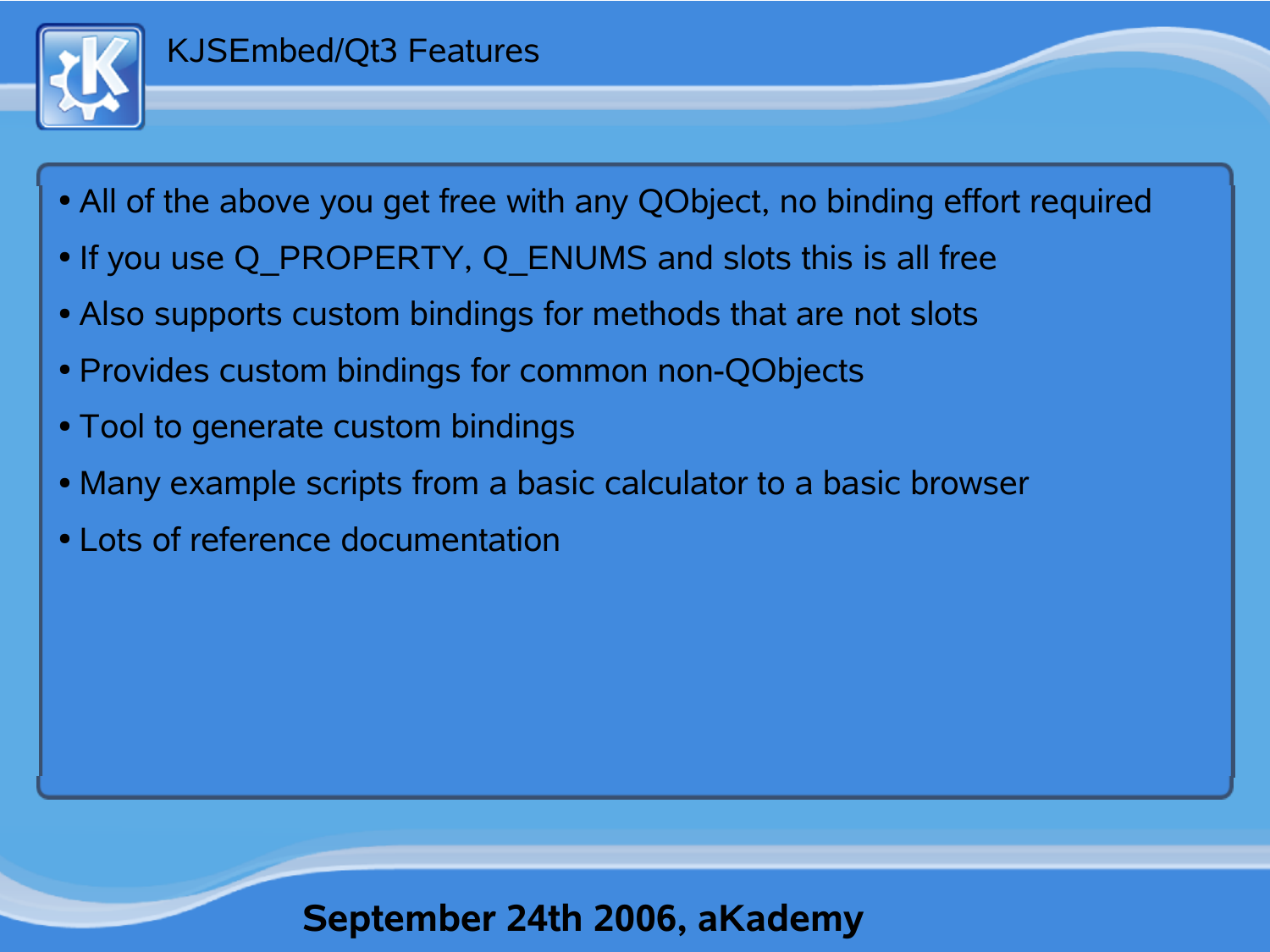

- Transparently converts basic types between javascript and C++
- Holds pointers as void \*
- Tracks the type of the objects itself
- Casts back to the correct type on demand
- This leads to problems with multiple inheritance
- There are also some problems ensuring things are cleanly deleted
- Poor use of JS prototypes leading to unnecessary overhead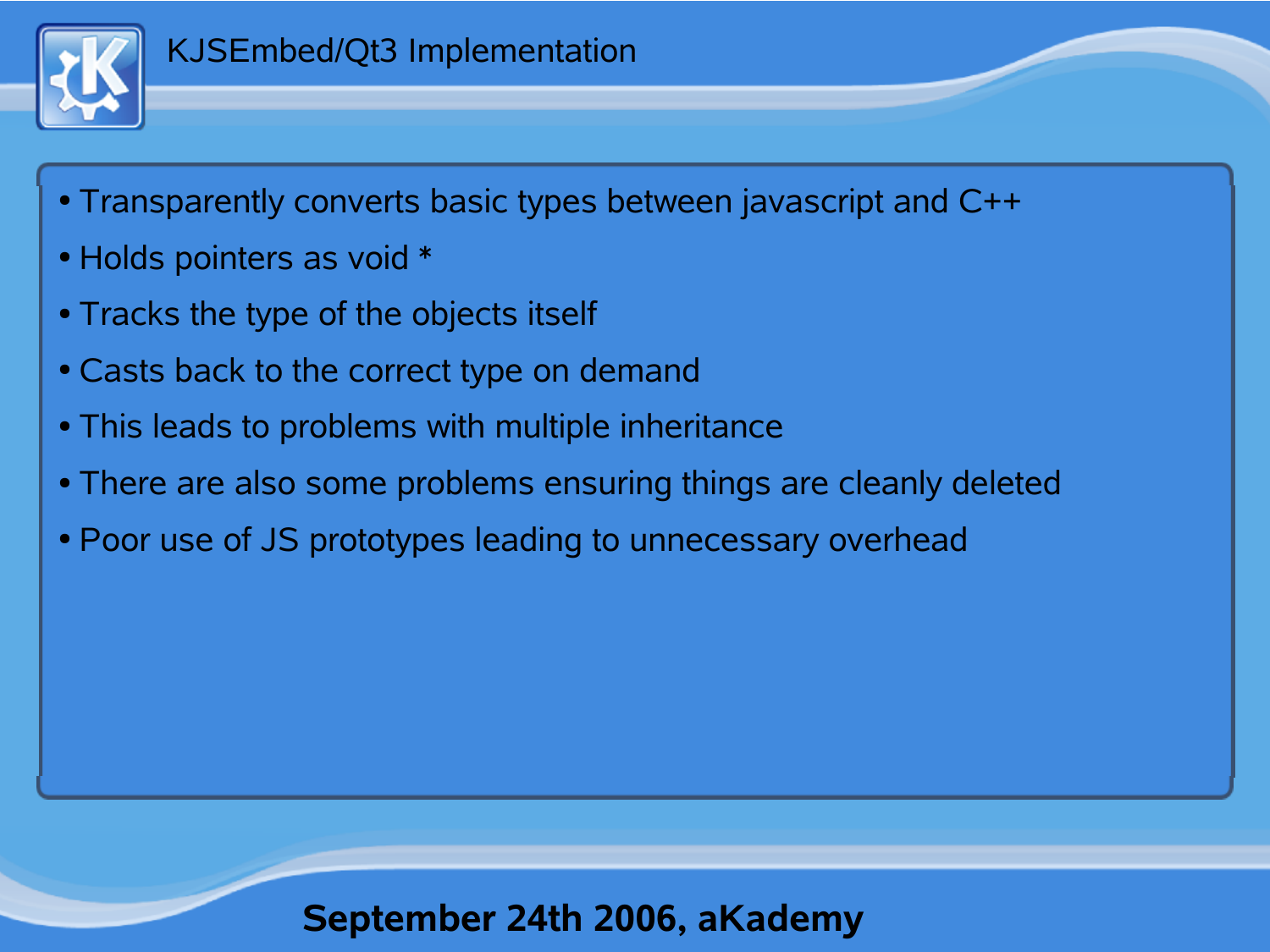

- Despite lacking support for virtuals you can reimplement event handlers
- Implemented using Qts event filters
- Detects when you assign to an event handler and installs the filter
- Uses a bitset to determine which events to filter
- Filtered events are passed to the javascript handler function
- Surprisingly fast custom paint events work fine
- Lets us handle the most common case of virtual methods in Qt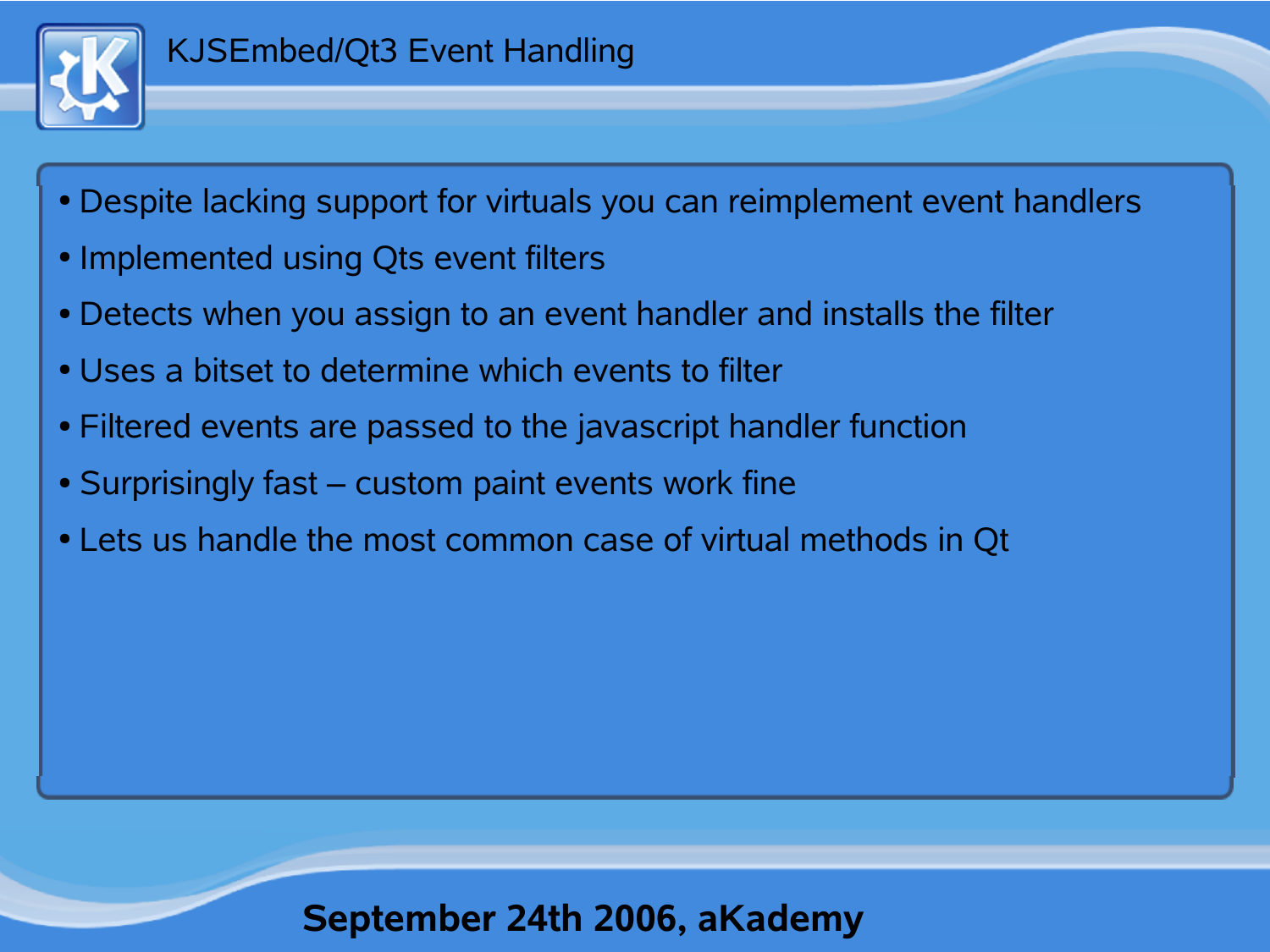

#### KJSEmbed Qt 3 -> Qt4

- Attempt to keep the good parts of Qt 3 implementation but fix the problems
- Same design goals as Qt 3
- Make embedding the interpreter as easy as possible
- Keep things that worked well
- Try to make as much use of the QMetaObject as possible
- Keep the event handling mechanism as before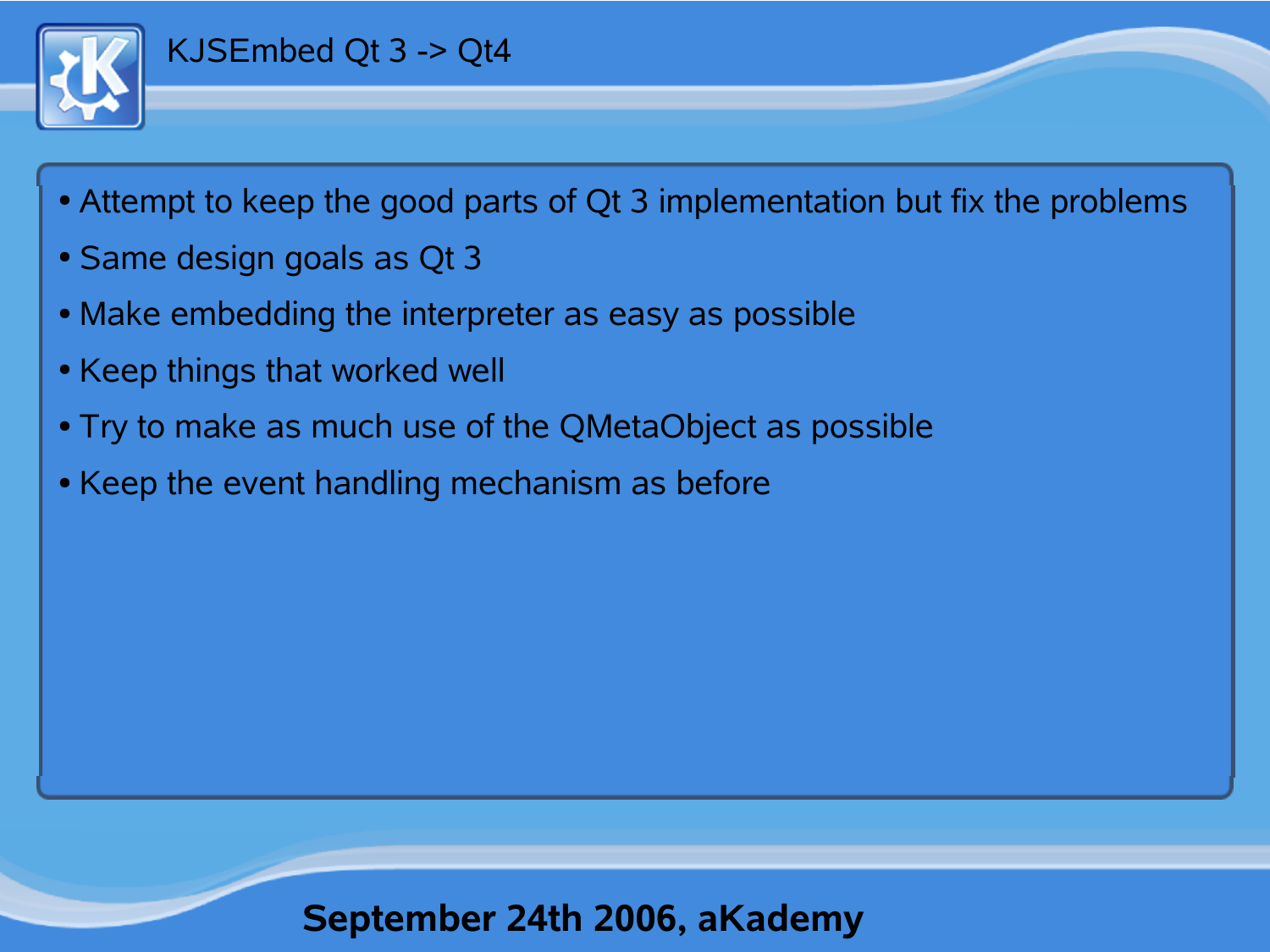

- Heavily template based
- Templates retain the real type information
- Uses template specialisation for types like QObject
- Retaining type information avoids multiple inheritance problem
- Lots of effort to ensure that startup is very fast
- Most of the features of the Qt 3 version are already implemented
- Simple scripts port with minimal changes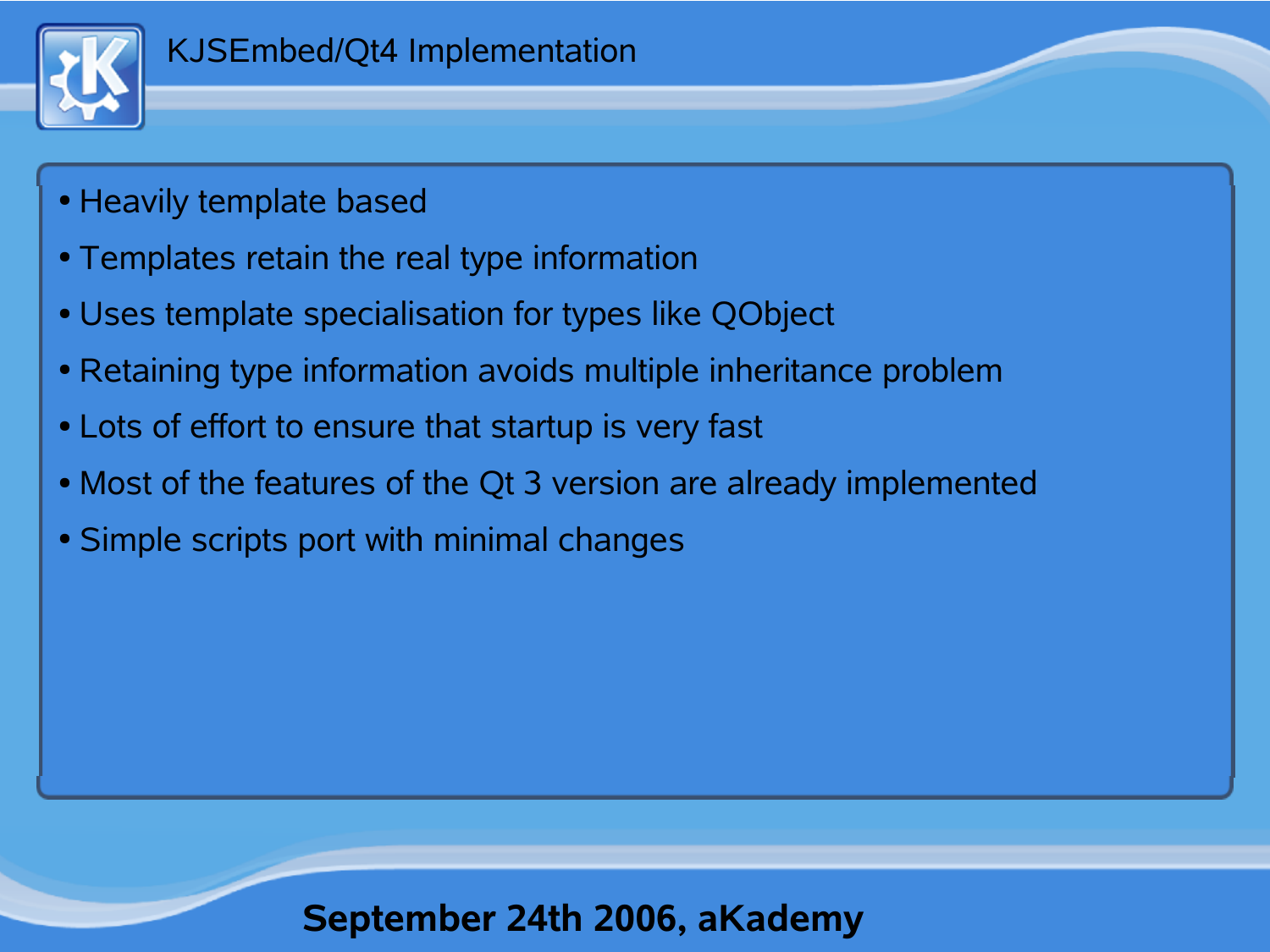

- Plasma integration
- Getting people to use the code!
- Ability to load custom bindings on demand
- Isolate the user from direct interaction with KJS
- New automatic binding generator
- Adding a standard library of utility functions
- Improving documentation
- Creating some real world examples
- Considering the relationship with QSA 2